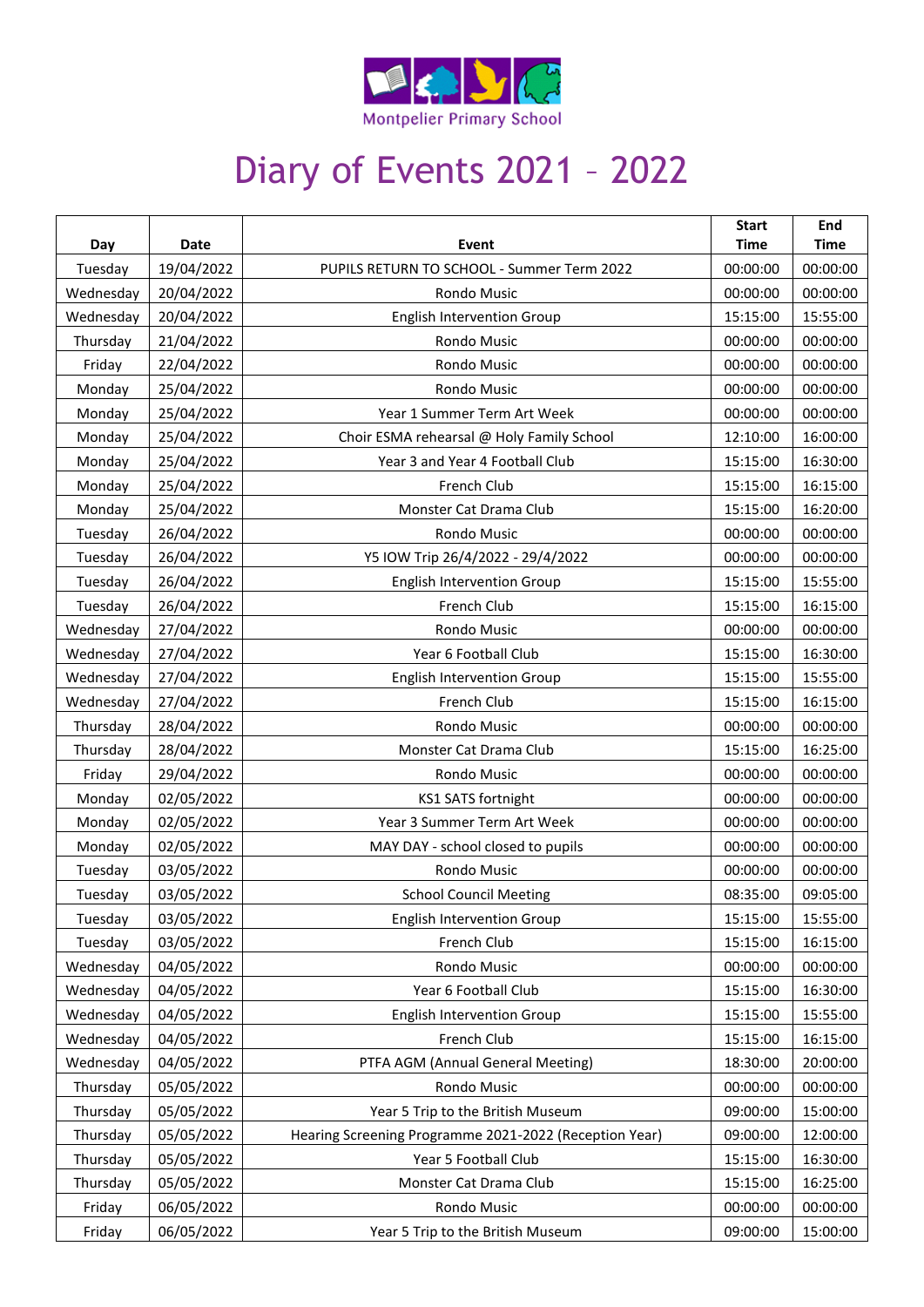| Monday             | 09/05/2022 | <b>Rondo Music</b>                               | 00:00:00 | 00:00:00 |
|--------------------|------------|--------------------------------------------------|----------|----------|
| Monday             | 09/05/2022 | KS2 SATS (Test period)                           | 00:00:00 | 00:00:00 |
| Monday             | 09/05/2022 | Year 4 Summer Term Art Week                      | 00:00:00 | 00:00:00 |
| Monday             | 09/05/2022 | Year 3 and Year 4 Football Club                  | 15:15:00 | 16:30:00 |
| Monday             | 09/05/2022 | French Club                                      | 15:15:00 | 16:15:00 |
| Monday             | 09/05/2022 | Monster Cat Drama Club                           | 15:15:00 | 16:20:00 |
| Tuesday            | 10/05/2022 | Rondo Music                                      | 00:00:00 | 00:00:00 |
| Tuesday            | 10/05/2022 | <b>English Intervention Group</b>                | 15:15:00 | 15:55:00 |
| Tuesday            | 10/05/2022 | French Club                                      | 15:15:00 | 16:15:00 |
| Wednesday          | 11/05/2022 | Rondo Music                                      | 00:00:00 | 00:00:00 |
| Wednesday          | 11/05/2022 | Year 6 Football Club                             | 15:15:00 | 16:30:00 |
| Wednesday          | 11/05/2022 | <b>English Intervention Group</b>                | 15:15:00 | 15:55:00 |
| Wednesday          | 11/05/2022 | French Club                                      | 15:15:00 | 16:15:00 |
| Thursday           | 12/05/2022 | Rondo Music                                      | 00:00:00 | 00:00:00 |
| Thursday           | 12/05/2022 | Year 5 Football Club                             | 15:15:00 | 16:30:00 |
| Thursday           | 12/05/2022 | Monster Cat Drama Club                           | 15:15:00 | 16:25:00 |
| Friday             | 13/05/2022 | Rondo Music                                      | 00:00:00 | 00:00:00 |
| Monday             | 16/05/2022 | <b>Rondo Music</b>                               | 00:00:00 | 00:00:00 |
| Monday             | 16/05/2022 | Year 5 Summer Term Art Week                      | 00:00:00 | 00:00:00 |
| Monday             | 16/05/2022 | Year 3 and Year 4 Football Club                  | 15:15:00 | 16:30:00 |
| Monday             | 16/05/2022 | French Club                                      | 15:15:00 | 16:15:00 |
| Monday             | 16/05/2022 | Monster Cat Drama Club                           | 15:15:00 | 16:20:00 |
| Tuesday            | 17/05/2022 | Rondo Music                                      | 00:00:00 | 00:00:00 |
| Tuesday            | 17/05/2022 | <b>School Council Meeting</b>                    | 08:35:00 | 09:05:00 |
| Tuesday            | 17/05/2022 | <b>English Intervention Group</b>                | 15:15:00 | 15:55:00 |
| Tuesday            | 17/05/2022 | French Club                                      | 15:15:00 | 16:15:00 |
| Wednesday          | 18/05/2022 | Rondo Music                                      | 00:00:00 | 00:00:00 |
| Wednesday          | 18/05/2022 | Year 6 Football Club                             | 15:15:00 | 16:30:00 |
| Wednesday          | 18/05/2022 | <b>English Intervention Group</b>                | 15:15:00 | 15:55:00 |
| Wednesday          | 18/05/2022 | French Club                                      | 15:15:00 | 16:15:00 |
| Thursday           | 19/05/2022 | Rondo Music                                      | 00:00:00 | 00:00:00 |
| Thursday           | 19/05/2022 | Year 1 - Flo on The Road Visit (1st Session)     | 10:30:00 | 11:45:00 |
| Thursday           | 19/05/2022 | Year 1 - Flo On The Road Visit (2nd Session)     | 13:10:00 | 14:25:00 |
| Thursday           | 19/05/2022 | Year 5 Football Club                             | 15:15:00 | 16:30:00 |
| Thursday           | 19/05/2022 | Monster Cat Drama Club                           | 15:15:00 | 16:25:00 |
| Friday             | 20/05/2022 | Rondo Music                                      | 00:00:00 | 00:00:00 |
| Friday             | 20/05/2022 | 1DS Class Assembly - Nurturing Nurses            | 09:00:00 | 09:30:00 |
| Monday             | 23/05/2022 | Rondo Music                                      | 00:00:00 | 00:00:00 |
| Monday             | 23/05/2022 | Yr 4 Shakespeare Project Week (Finding the Will) | 00:00:00 | 00:00:00 |
| Monday             | 23/05/2022 | Year 6 Summer Term Art Project                   | 00:00:00 | 00:00:00 |
| Monday             | 23/05/2022 | Year 3 and Year 4 Football Club                  | 15:15:00 | 16:30:00 |
| Monday             | 23/05/2022 | French Club                                      | 15:15:00 | 16:15:00 |
| Monday             | 23/05/2022 | Monster Cat Drama Club                           | 15:15:00 | 16:20:00 |
| Tuesday            | 24/05/2022 | Rondo Music                                      | 00:00:00 | 00:00:00 |
| Tuesday            | 24/05/2022 | 2CV Trip to Kew Gardens                          | 09:00:00 | 15:00:00 |
| Tuesday            | 24/05/2022 | Choir ESMA rehearsal @ St Barnabas               | 09:00:00 | 15:00:00 |
|                    | 24/05/2022 | <b>English Intervention Group</b>                | 15:15:00 | 15:55:00 |
|                    |            |                                                  |          |          |
| Tuesday<br>Tuesday | 24/05/2022 | French Club                                      | 15:15:00 | 16:15:00 |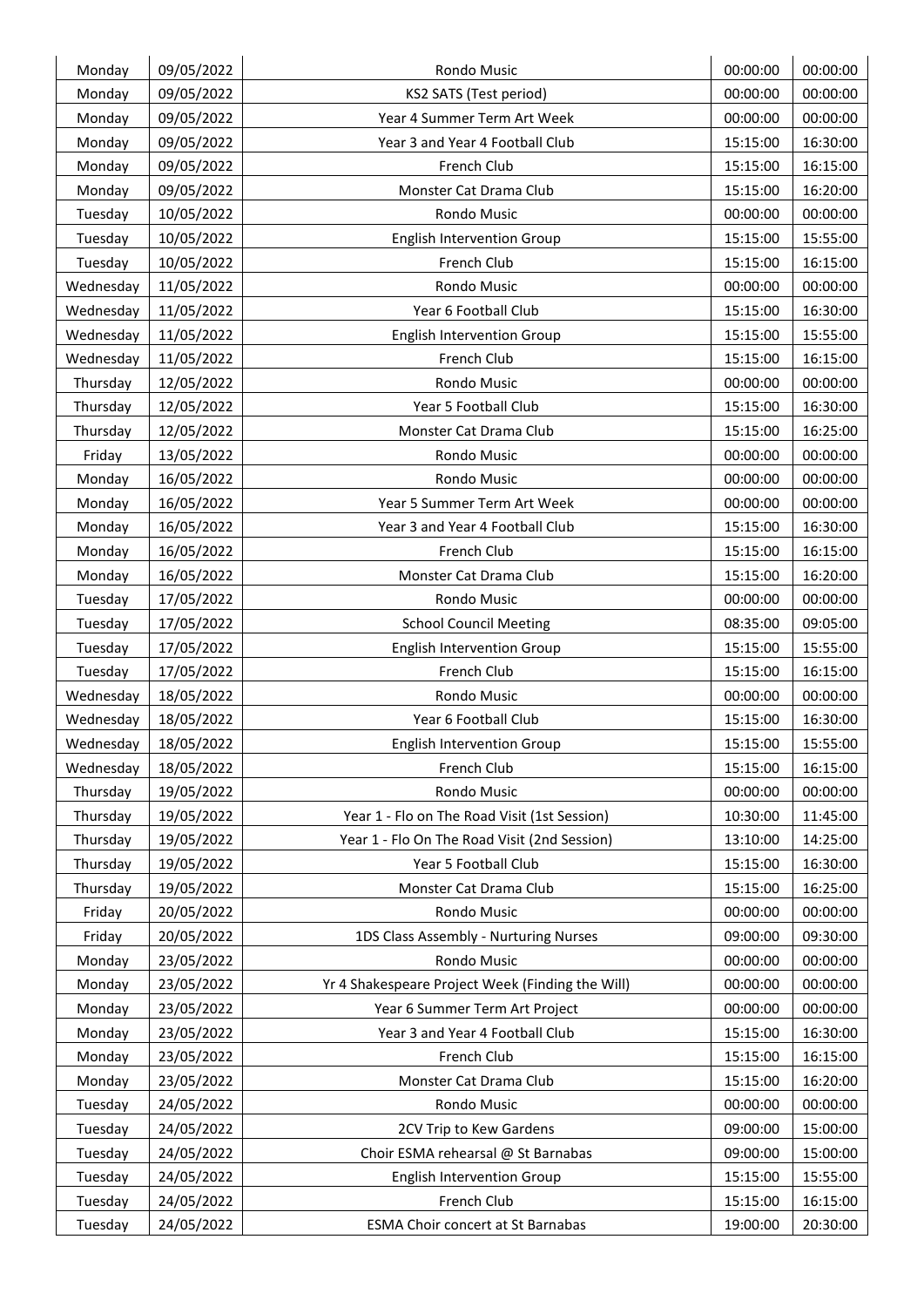| Wednesday | 25/05/2022 | Rondo Music                                       | 00:00:00 | 00:00:00 |
|-----------|------------|---------------------------------------------------|----------|----------|
| Wednesday | 25/05/2022 | 2DC Trip to Kew Gardens                           | 09:00:00 | 15:00:00 |
| Wednesday | 25/05/2022 | Year 6 Football Club                              | 15:15:00 | 16:30:00 |
| Wednesday | 25/05/2022 | <b>English Intervention Group</b>                 | 15:15:00 | 15:55:00 |
| Wednesday | 25/05/2022 | French Club                                       | 15:15:00 | 16:15:00 |
| Thursday  | 26/05/2022 | Rondo Music                                       | 00:00:00 | 00:00:00 |
| Thursday  | 26/05/2022 | 2CN Trip to Kew Gardens                           | 09:00:00 | 15:00:00 |
| Thursday  | 26/05/2022 | Year 5 Football Club                              | 15:15:00 | 16:30:00 |
| Thursday  | 26/05/2022 | Monster Cat Drama Club                            | 15:15:00 | 16:25:00 |
| Friday    | 27/05/2022 | Rondo Music                                       | 00:00:00 | 00:00:00 |
| Friday    | 27/05/2022 | LAST DAY OF HALF TERM FOR PUPILS                  | 00:00:00 | 00:00:00 |
| Friday    | 27/05/2022 | 5MJ Class Assembly - IOW                          | 09:00:00 | 09:30:00 |
| Friday    | 27/05/2022 | Yr 4 Performance of A Midsummer Night's Dream     | 13:30:00 | 14:30:00 |
| Monday    | 30/05/2022 | HALF TERM HOLIDAY                                 | 00:00:00 | 00:00:00 |
| Tuesday   | 31/05/2022 | HALF TERM HOLIDAY                                 | 00:00:00 | 00:00:00 |
| Wednesday | 01/06/2022 | HALF TERM HOLIDAY                                 | 00:00:00 | 00:00:00 |
| Thursday  | 02/06/2022 | <b>BANK HOLIDAY</b>                               | 08:30:00 | 16:30:00 |
| Friday    | 03/06/2022 | <b>BANK HOLIDAY - Queen's Jubilee</b>             | 08:30:00 | 16:30:00 |
| Monday    | 06/06/2022 | Rondo Music                                       | 00:00:00 | 00:00:00 |
| Monday    | 06/06/2022 | Phonics Screening Check (1 week window)           | 00:00:00 | 00:00:00 |
| Monday    | 06/06/2022 | PUPILS RETURN TO SCHOOL - after half term holiday | 00:00:00 | 00:00:00 |
| Monday    | 06/06/2022 | Year 3 and Year 4 Football Club                   | 15:15:00 | 16:30:00 |
| Monday    | 06/06/2022 | French Club                                       | 15:15:00 | 16:15:00 |
| Monday    | 06/06/2022 | Monster Cat Drama Club                            | 15:15:00 | 16:20:00 |
| Tuesday   | 07/06/2022 | Rondo Music                                       | 00:00:00 | 00:00:00 |
| Tuesday   | 07/06/2022 | <b>EYFS Sports Day</b>                            | 09:15:00 | 10:30:00 |
| Tuesday   | 07/06/2022 | <b>English Intervention Group</b>                 | 15:15:00 | 15:55:00 |
| Tuesday   | 07/06/2022 | French Club                                       | 15:15:00 | 16:15:00 |
| Wednesday | 08/06/2022 | Rondo Music                                       | 00:00:00 | 00:00:00 |
| Wednesday | 08/06/2022 | Year 6 Football Club                              | 15:15:00 | 16:30:00 |
| Wednesday | 08/06/2022 | <b>English Intervention Group</b>                 | 15:15:00 | 15:55:00 |
| Wednesday | 08/06/2022 | French Club                                       | 15:15:00 | 16:15:00 |
| Thursday  | 09/06/2022 | Rondo Music                                       | 00:00:00 | 00:00:00 |
| Thursday  | 09/06/2022 | Nursery Sports Day AM                             | 11:00:00 | 11:30:00 |
| Thursday  | 09/06/2022 | Nursery Sports Day PM                             | 12:30:00 | 13:00:00 |
| Thursday  | 09/06/2022 | Year 5 Football Club                              | 15:15:00 | 16:30:00 |
| Thursday  | 09/06/2022 | Monster Cat Drama Club                            | 15:15:00 | 16:25:00 |
| Friday    | 10/06/2022 | Rondo Music                                       | 00:00:00 | 00:00:00 |
| Monday    | 13/06/2022 | Rondo Music                                       | 00:00:00 | 00:00:00 |
| Monday    | 13/06/2022 | Year 3 and Year 4 Football Club                   | 15:15:00 | 16:30:00 |
| Monday    | 13/06/2022 | French Club                                       | 15:15:00 | 16:15:00 |
| Monday    | 13/06/2022 | Monster Cat Drama Club                            | 15:15:00 | 16:20:00 |
| Tuesday   | 14/06/2022 | Rondo Music                                       | 00:00:00 | 00:00:00 |
| Tuesday   | 14/06/2022 | <b>School Council Meeting</b>                     | 08:35:00 | 09:05:00 |
| Tuesday   | 14/06/2022 | <b>EYFS Sports Day Reserve</b>                    | 09:15:00 | 10:30:00 |
| Tuesday   | 14/06/2022 | <b>English Intervention Group</b>                 | 15:15:00 | 15:55:00 |
| Tuesday   | 14/06/2022 | French Club                                       | 15:15:00 | 16:15:00 |
| Wednesday | 15/06/2022 | Rondo Music                                       | 00:00:00 | 00:00:00 |
| Wednesday | 15/06/2022 | Year 6 Football Club                              | 15:15:00 | 16:30:00 |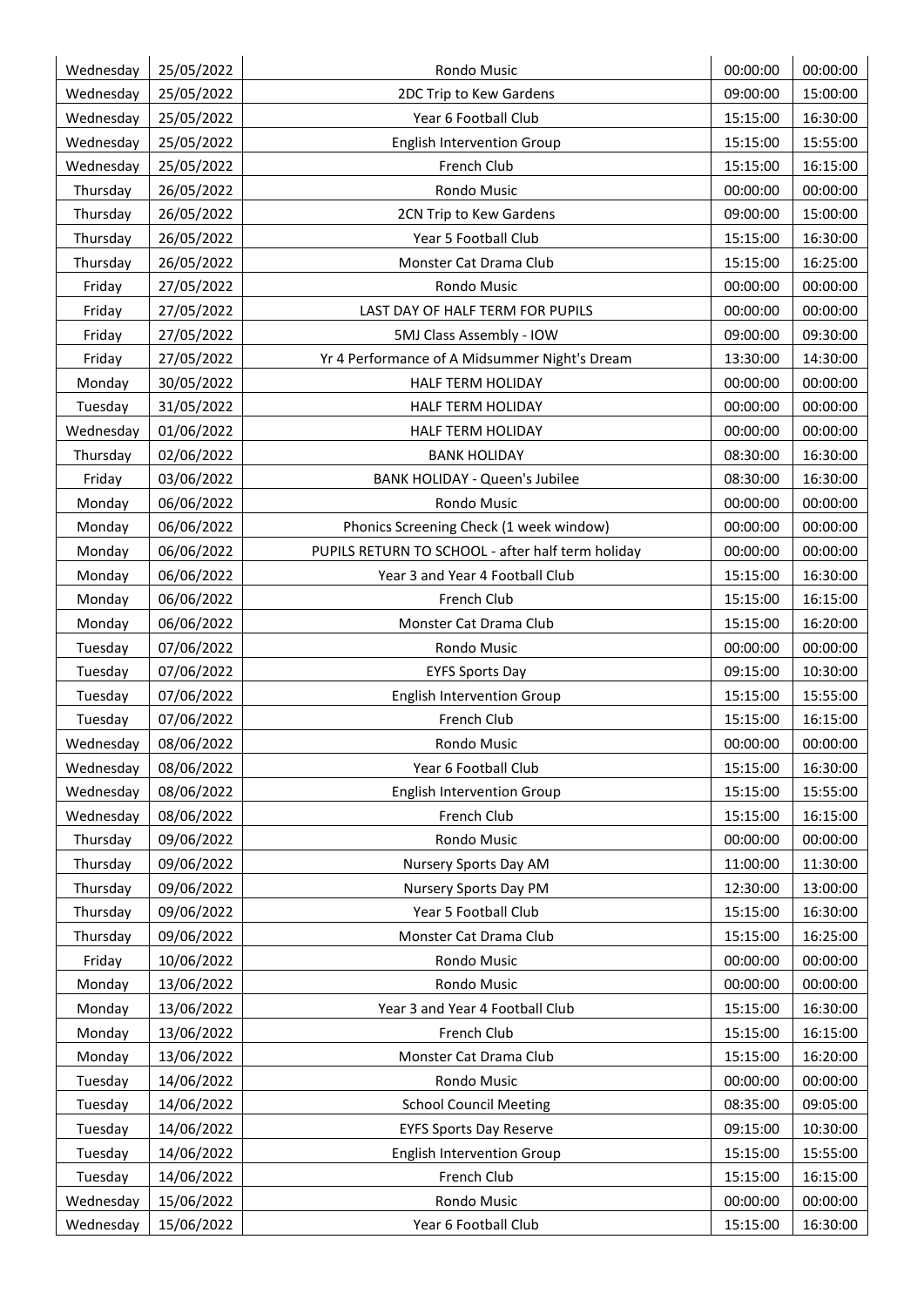| Wednesday | 15/06/2022 | <b>English Intervention Group</b>               | 15:15:00 | 15:55:00 |
|-----------|------------|-------------------------------------------------|----------|----------|
| Wednesday | 15/06/2022 | French Club                                     | 15:15:00 | 16:15:00 |
| Wednesday | 15/06/2022 | Summer concert                                  | 18:00:00 | 20:30:00 |
| Thursday  | 16/06/2022 | <b>Rondo Music</b>                              | 00:00:00 | 00:00:00 |
| Thursday  | 16/06/2022 | Nursery Sports Day Reserve                      | 11:00:00 | 11:30:00 |
| Thursday  | 16/06/2022 | Nursery Sports Day Reserve                      | 12:30:00 | 13:00:00 |
| Thursday  | 16/06/2022 | Year 5 Football Club                            | 15:15:00 | 16:30:00 |
| Thursday  | 16/06/2022 | Monster Cat Drama Club                          | 15:15:00 | 16:25:00 |
| Friday    | 17/06/2022 | STAFF TRAINING DAY - school closed to pupils    | 00:00:00 | 00:00:00 |
| Monday    | 20/06/2022 | Rondo Music                                     | 00:00:00 | 00:00:00 |
| Monday    | 20/06/2022 | Tempest on site - Class photos                  | 08:00:00 | 14:30:00 |
| Monday    | 20/06/2022 | Year 3 and Year 4 Football Club                 | 15:15:00 | 16:30:00 |
| Monday    | 20/06/2022 | French Club                                     | 15:15:00 | 16:15:00 |
| Monday    | 20/06/2022 | Monster Cat Drama Club                          | 15:15:00 | 16:20:00 |
| Tuesday   | 21/06/2022 | Rondo Music                                     | 00:00:00 | 00:00:00 |
| Tuesday   | 21/06/2022 | <b>KS1 Sports Day</b>                           | 09:20:00 | 10:50:00 |
| Tuesday   | 21/06/2022 | <b>English Intervention Group</b>               | 15:15:00 | 15:55:00 |
| Tuesday   | 21/06/2022 | <b>French Club</b>                              | 15:15:00 | 16:15:00 |
| Wednesday | 22/06/2022 | Rondo Music                                     | 00:00:00 | 00:00:00 |
| Wednesday | 22/06/2022 | <b>KS2 Sports Day</b>                           | 09:00:00 | 12:30:00 |
| Wednesday | 22/06/2022 | Year 6 Football Club                            | 15:15:00 | 16:30:00 |
| Wednesday | 22/06/2022 | <b>English Intervention Group</b>               | 15:15:00 | 15:55:00 |
| Wednesday | 22/06/2022 | French Club                                     | 15:15:00 | 16:15:00 |
| Thursday  | 23/06/2022 | <b>Rondo Music</b>                              | 00:00:00 | 00:00:00 |
| Thursday  | 23/06/2022 | Year 5 Football Club                            | 15:15:00 | 16:30:00 |
| Thursday  | 23/06/2022 | Monster Cat Drama Club                          | 15:15:00 | 16:25:00 |
| Friday    | 24/06/2022 | Rondo Music                                     | 00:00:00 | 00:00:00 |
| Friday    | 24/06/2022 | Year 5 - Canal and River Trust Explorers Visit  | 09:00:00 | 15:00:00 |
| Friday    | 24/06/2022 | 2CV Class Assembly - Plants                     | 09:00:00 | 09:30:00 |
| Friday    | 24/06/2022 | Year 6 Police Talk 'Mobile Phones/Keeping Safe' | 09:15:00 | 10:15:00 |
| Monday    | 27/06/2022 | Rondo Music                                     | 00:00:00 | 00:00:00 |
| Monday    | 27/06/2022 | Year 2 Summer Term Art Week                     | 00:00:00 | 00:00:00 |
| Monday    | 27/06/2022 | Year 3 and Year 4 Football Club                 | 15:15:00 | 16:30:00 |
| Monday    | 27/06/2022 | French Club                                     | 15:15:00 | 16:15:00 |
| Monday    | 27/06/2022 | Monster Cat Drama Club                          | 15:15:00 | 16:20:00 |
| Tuesday   | 28/06/2022 | Rondo Music                                     | 00:00:00 | 00:00:00 |
| Tuesday   | 28/06/2022 | Y6 IOW Trip - 28/6/2022 - 1/7/2022              | 00:00:00 | 00:00:00 |
| Tuesday   | 28/06/2022 | <b>School Council Meeting</b>                   | 08:35:00 | 09:05:00 |
| Tuesday   | 28/06/2022 | <b>KS1 Sports Day Reserve</b>                   | 09:20:00 | 10:50:00 |
| Tuesday   | 28/06/2022 | <b>English Intervention Group</b>               | 15:15:00 | 15:55:00 |
| Tuesday   | 28/06/2022 | French Club                                     | 15:15:00 | 16:15:00 |
| Wednesday | 29/06/2022 | Rondo Music                                     | 00:00:00 | 00:00:00 |
| Wednesday | 29/06/2022 | Year 5 - Canal and River Trust Explorers Visit  | 12:30:00 | 15:00:00 |
| Wednesday | 29/06/2022 | Year 6 Football Club                            | 15:15:00 | 16:30:00 |
| Wednesday | 29/06/2022 | <b>English Intervention Group</b>               | 15:15:00 | 15:55:00 |
| Wednesday | 29/06/2022 | French Club                                     | 15:15:00 | 16:15:00 |
| Thursday  | 30/06/2022 | Rondo Music                                     | 00:00:00 | 00:00:00 |
| Thursday  | 30/06/2022 | Year 6 Junior Citizen                           | 13:30:00 | 15:00:00 |
| Thursday  | 30/06/2022 | Year 5 Football Club                            | 15:15:00 | 16:30:00 |
|           |            |                                                 |          |          |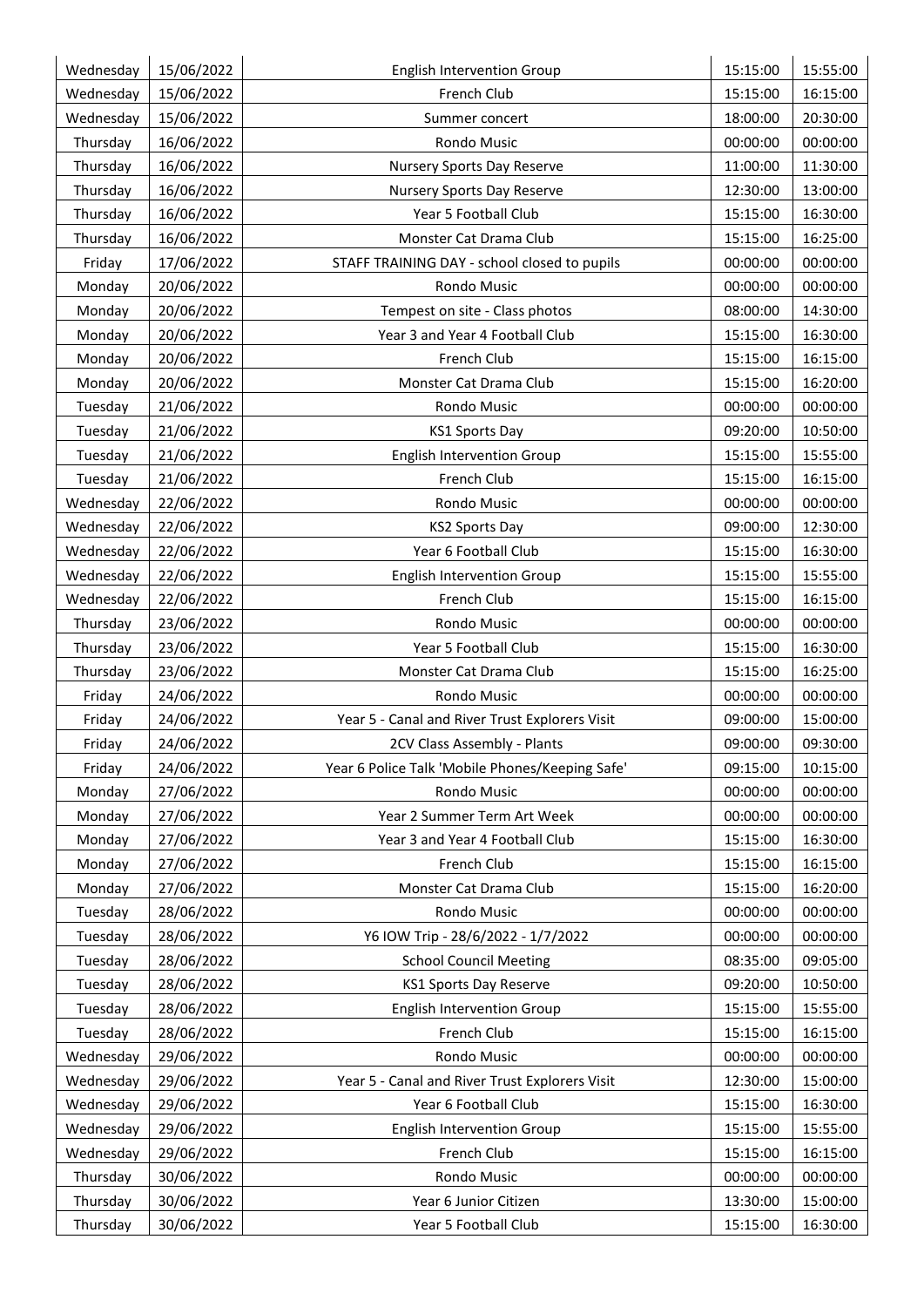| Thursday  | 30/06/2022 | Monster Cat Drama Club              | 15:15:00 | 16:25:00 |
|-----------|------------|-------------------------------------|----------|----------|
| Friday    | 01/07/2022 | Rondo Music                         | 00:00:00 | 00:00:00 |
| Friday    | 01/07/2022 | Y6-Y7 Common Induction Day          | 00:00:00 | 00:00:00 |
| Saturday  | 02/07/2022 | <b>PTFA Summer Fete</b>             | 00:00:00 | 00:00:00 |
| Monday    | 04/07/2022 | <b>Rondo Music</b>                  | 00:00:00 | 00:00:00 |
| Monday    | 04/07/2022 | Year 3 and Year 4 Football Club     | 15:15:00 | 16:30:00 |
| Monday    | 04/07/2022 | French Club                         | 15:15:00 | 16:15:00 |
| Monday    | 04/07/2022 | Monster Cat Drama Club              | 15:15:00 | 16:20:00 |
| Tuesday   | 05/07/2022 | Rondo Music                         | 00:00:00 | 00:00:00 |
| Tuesday   | 05/07/2022 | <b>English Intervention Group</b>   | 15:15:00 | 15:55:00 |
| Tuesday   | 05/07/2022 | French Club                         | 15:15:00 | 16:15:00 |
| Wednesday | 06/07/2022 | Rondo Music                         | 00:00:00 | 00:00:00 |
| Wednesday | 06/07/2022 | <b>KS2 Sports Day Reserve</b>       | 09:00:00 | 12:30:00 |
| Wednesday | 06/07/2022 | Year 6 Football Club                | 15:15:00 | 16:30:00 |
| Wednesday | 06/07/2022 | <b>English Intervention Group</b>   | 15:15:00 | 15:55:00 |
| Wednesday | 06/07/2022 | French Club                         | 15:15:00 | 16:15:00 |
| Thursday  | 07/07/2022 | Rondo Music                         | 00:00:00 | 00:00:00 |
| Thursday  | 07/07/2022 | Year 5 Football Club                | 15:15:00 | 16:30:00 |
| Thursday  | 07/07/2022 | Monster Cat Drama Club              | 15:15:00 | 16:25:00 |
| Friday    | 08/07/2022 | Rondo Music                         | 00:00:00 | 00:00:00 |
| Monday    | 11/07/2022 | Rondo Music                         | 00:00:00 | 00:00:00 |
| Monday    | 11/07/2022 | <b>Parents Evening Nursery</b>      | 09:00:00 | 15:00:00 |
| Monday    | 11/07/2022 | Year 3 and Year 4 Football Club     | 15:15:00 | 16:30:00 |
| Monday    | 11/07/2022 | French Club                         | 15:15:00 | 16:15:00 |
| Monday    | 11/07/2022 | Monster Cat Drama Club              | 15:15:00 | 16:20:00 |
| Monday    | 11/07/2022 | Parents Evening 3MT                 | 15:45:00 | 19:15:00 |
| Tuesday   | 12/07/2022 | Rondo Music                         | 00:00:00 | 00:00:00 |
| Tuesday   | 12/07/2022 | <b>School Council Meeting</b>       | 08:35:00 | 09:05:00 |
| Tuesday   | 12/07/2022 | <b>English Intervention Group</b>   | 15:15:00 | 15:55:00 |
| Tuesday   | 12/07/2022 | Parents Evening - RED Class         | 15:45:00 | 19:15:00 |
| Tuesday   | 12/07/2022 | Parents Evening - 5HP and 6BM       | 15:45:00 | 18:30:00 |
| Tuesday   | 12/07/2022 | Parents evening - 3MT               | 15:45:00 | 17:45:00 |
| Wednesday | 13/07/2022 | Rondo Music                         | 00:00:00 | 00:00:00 |
| Wednesday | 13/07/2022 | Year 6 Football Club                | 15:15:00 | 16:30:00 |
| Wednesday | 13/07/2022 | <b>English Intervention Group</b>   | 15:15:00 | 15:55:00 |
| Wednesday | 13/07/2022 | Parents Evening - RED Class         | 15:45:00 | 17:45:00 |
| Wednesday | 13/07/2022 | Parents Evening 5HP and 6BM         | 15:45:00 | 18:30:00 |
| Wednesday | 13/07/2022 | Parents Evening - All Other Classes | 15:45:00 | 19:15:00 |
| Wednesday | 13/07/2022 | Parents Evening - Nursery           | 16:00:00 | 19:15:00 |
| Thursday  | 14/07/2022 | Rondo Music                         | 00:00:00 | 00:00:00 |
| Thursday  | 14/07/2022 | Year 6 Police Talk 'You Decide'     | 09:15:00 | 10:00:00 |
| Thursday  | 14/07/2022 | Year 5 Football Club                | 15:15:00 | 16:30:00 |
| Thursday  | 14/07/2022 | Parents Evening - All Other Classes | 15:45:00 | 17:45:00 |
| Thursday  | 14/07/2022 | Parents Evening - Nursery           | 16:00:00 | 17:45:00 |
|           |            |                                     | 00:00:00 |          |
| Friday    | 15/07/2022 | Rondo Music                         |          | 00:00:00 |
| Friday    | 15/07/2022 | Year 6 Children Leavers Disco Party | 19:00:00 | 21:30:00 |
| Tuesday   | 19/07/2022 | <b>English Intervention Group</b>   | 15:15:00 | 15:55:00 |
| Wednesday | 20/07/2022 | Year 6 Police Talks 'Drugs'         | 09:15:00 | 12:15:00 |
| Wednesday | 20/07/2022 | <b>English Intervention Group</b>   | 15:15:00 | 15:55:00 |